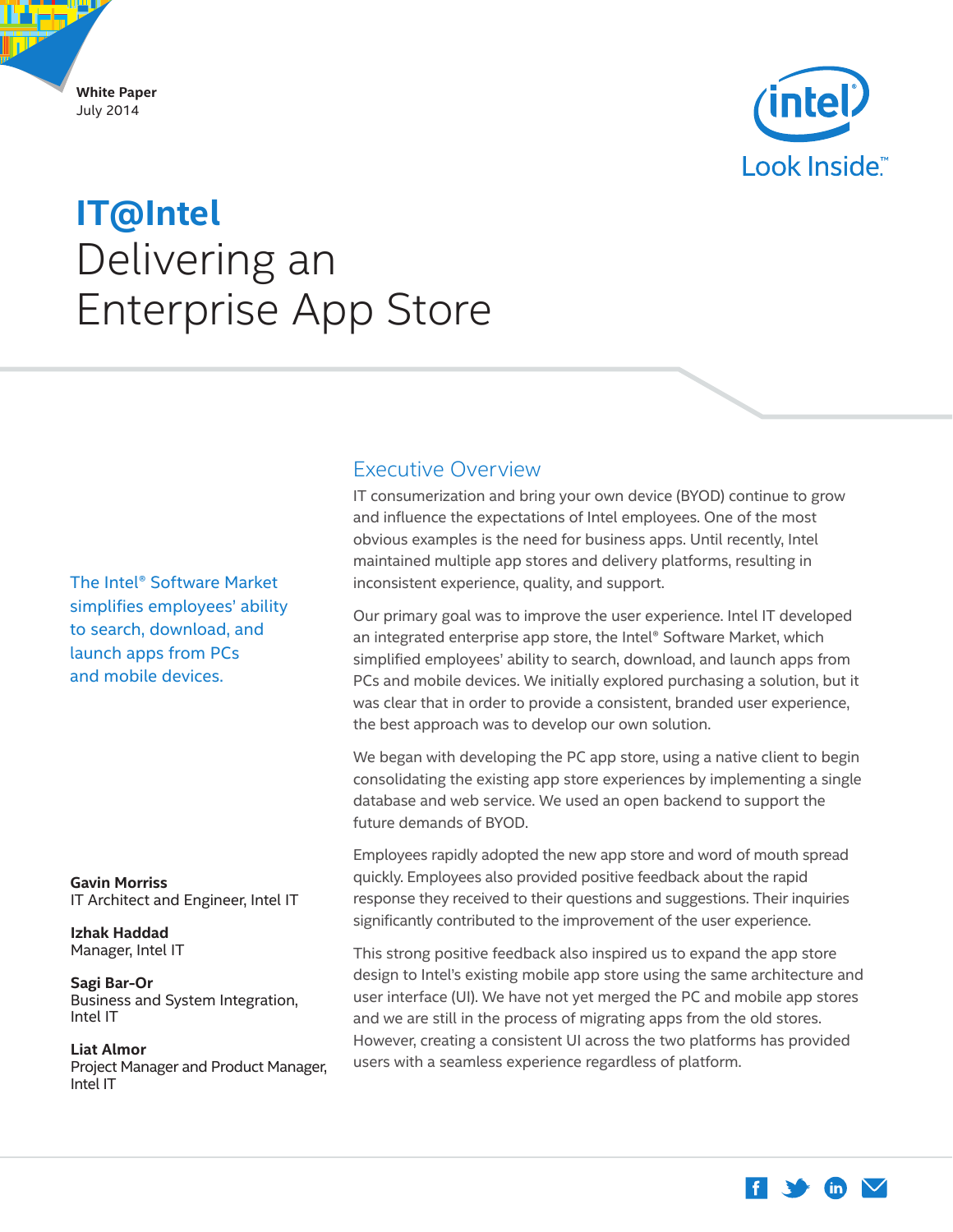#### Contents

- 1 [Executive Overview](#page-0-0)
- 2 Background Our Starting Point Our Goals [Our Approach](#page-2-0)
- 3 [Solution](#page-2-0)  [Solution Architecture](#page-3-0) [Solving Technical Challenges](#page-4-0)  [Solving Organizational Challenges](#page-6-0)
- 8 [Results](#page-7-0)
- 9 [Expanding to Mobile](#page-8-0)
- 10 [Conclusion](#page-9-0)

### Acronyms

- **BYOD** bring your own device
- **CSS3** Cascading Style Sheet version 3
- **DSL** Definitive Software Library
- **HTML5** Hypertext Markup Language version 5
- **JSON** JavaScript Object Notation
- **SOAP** simple object access protocol
- **UI** user interface

The improved processes and close communication between app owners and users has led to a better overall user experience. As adoption of the new PC app store grows we continue to improve overall quality and standards, leaving behind apps that are no longer of value and focusing our attention on the most useful apps.

# Background

Intel employees have an increasing need for business apps on their PCs and mobile devices. Because devices often serve different purposes, employees need to download apps to multiple devices. They also upgrade their devices more often than before, requiring repeat downloads of the same content. Previously, obtaining these apps involved accessing multiple app stores and delivery platforms with a wide range of user experiences, quality, and support.

Due to IT consumerization, employees have sophisticated expectations. To meet these expectations, we wanted to streamline the way employees obtain business apps for their devices through a consolidated online tool and with improved user experience.

## Our Starting Point

Until early 2013, Intel IT maintained four major apps stores, each using its own database, logic, and infrastructure. This created challenges for the store owners and the employees looking for apps. Each store was maintained by a different group within IT, and in some cases the technology was nearing its end of life. Employees were experiencing compatibility issues, and some stores required an IT agent to help navigate the purchasing process. There was also a significant difference in user experience between the mobile stores and the PC stores because apps needed to be downloaded from several locations, requiring employees to navigate between multiple platforms and processes.

# Our Goals

Embracing the trend toward IT consumerization and bring your own device (BYOD), our goal was to deliver a single place for employees to find, download, and launch apps for PCs and mobile devices. Improving the overall user experience and meeting employee expectations was the main goal. To achieve this, we focused on the following areas:

- **Consistent user experience.** Deliver the simplicity of commercial app stores for installing and launching apps with minimal user interaction, including a list of top-rated and most-downloaded apps.
- **Search capabilities.** Use a single database and catalog to improve employees' ability to easily search for all apps across stores, including the use of autosuggestions and category browsing.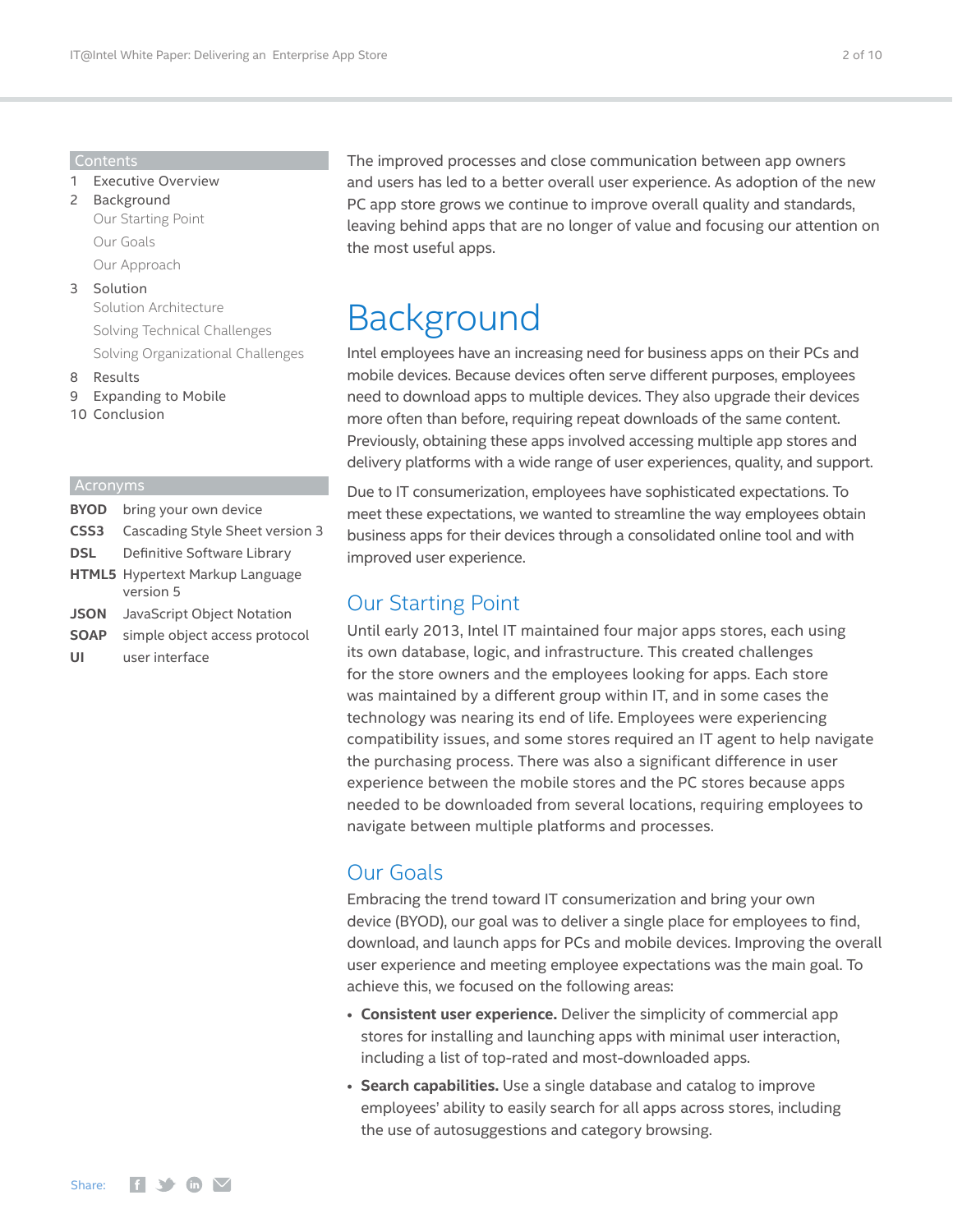When faced with decisions about integrating technology or changing existing workflows, we considered the user experience first.

- <span id="page-2-0"></span>• **Feedback loop.** Improve our feedback mechanism to better assess the usage and value of apps in the store as well as provide that feedback directly to app owners.
- **Cross-platform/device support.** Deliver an open, client device-agnostic backend that enables app owners to manage their apps, such as restricting access to specific groups using a single portal.
- **Lifecycle management.** Provide app owners with tools and processes to manage the app lifecycle, such as adding, updating, and removing apps.
- **Consolidated delivery mechanisms and support.** Standardize security access and the process to download and install native apps on all devices.

# Our Approach

We recognized that consolidating the existing stores into a single "one-stop shop" experience for employees was a significant effort, spanning multiple teams and technologies. We decided to approach it as a program, developing a holistic solution. When faced with decisions about integrating technology or changing existing workflows, we considered the user experience first.

We initially explored the option of purchasing an off-the-shelf solution. It quickly became clear that third-party suppliers focused in one area either mobile or PC, but not both. To provide a consistent, branded user experience, we determined that the best approach was to develop our own solution.

# Solution

As with any app developed at Intel, we needed to first decide on the appropriate delivery mechanism—Hypertext Markup Language version 5 (HTML5), native, or hybrid.<sup>1</sup> Our first decision was whether to develop a native client or use HTML5. HTML5 offers multiplatform support of the tagging language which would allow us to build a unified user interface (UI) for PCs with a variety of operating systems as well as for tablets and smartphones. However, additional criteria led us to choose a native approach:

- **Compatibility.** We wanted our app store to run on all devices and browsers in use at Intel, including those that are not compatible with HTML5.
- **Native client presence.** To perform application inventory and verify that apps are still installed for targeted app updates, the app store requires access to a local resource on the client.
- **Time to market.** Since our team was already familiar with native app development, their experience would enable us to deliver apps more quickly than if we spent time on training for the HTML5 and Cascading Style Sheet version 3 (CSS3) development environments.

<sup>1</sup> For more information about app delivery mechanisms at Intel, refer to the white papers "[Optimizing the](http://www.intel.com/content/www/us/en/it-management/intel-it-best-practices/optimizing-developer-and-user-experiences-for-cross-platform-applications-white-paper.html?wapkw=optimizing+the+developer+and+user+experiences+for+cross-platform+applications)  [Developer and User Experiences for Cross-Platform Applications](http://www.intel.com/content/www/us/en/it-management/intel-it-best-practices/optimizing-developer-and-user-experiences-for-cross-platform-applications-white-paper.html?wapkw=optimizing+the+developer+and+user+experiences+for+cross-platform+applications)," ["Implementing a Cross-Platform Enterprise](http://www.intel.com/content/www/us/en/it-management/intel-it-best-practices/implementing-a-cross-platform-enterprise-mobile-application-framework-paper.html?wapkw=implementing+a+cross-platform+enterprise+mobile+application+framework)  [Mobile Application Framework](http://www.intel.com/content/www/us/en/it-management/intel-it-best-practices/implementing-a-cross-platform-enterprise-mobile-application-framework-paper.html?wapkw=implementing+a+cross-platform+enterprise+mobile+application+framework)," and ["Building a Mobile Application Development Framework](http://www.intel.com/content/www/us/en/it-management/intel-it-best-practices/mobile-app-development-framework.html?wapkw=building+a+mobile+application+development+framework)."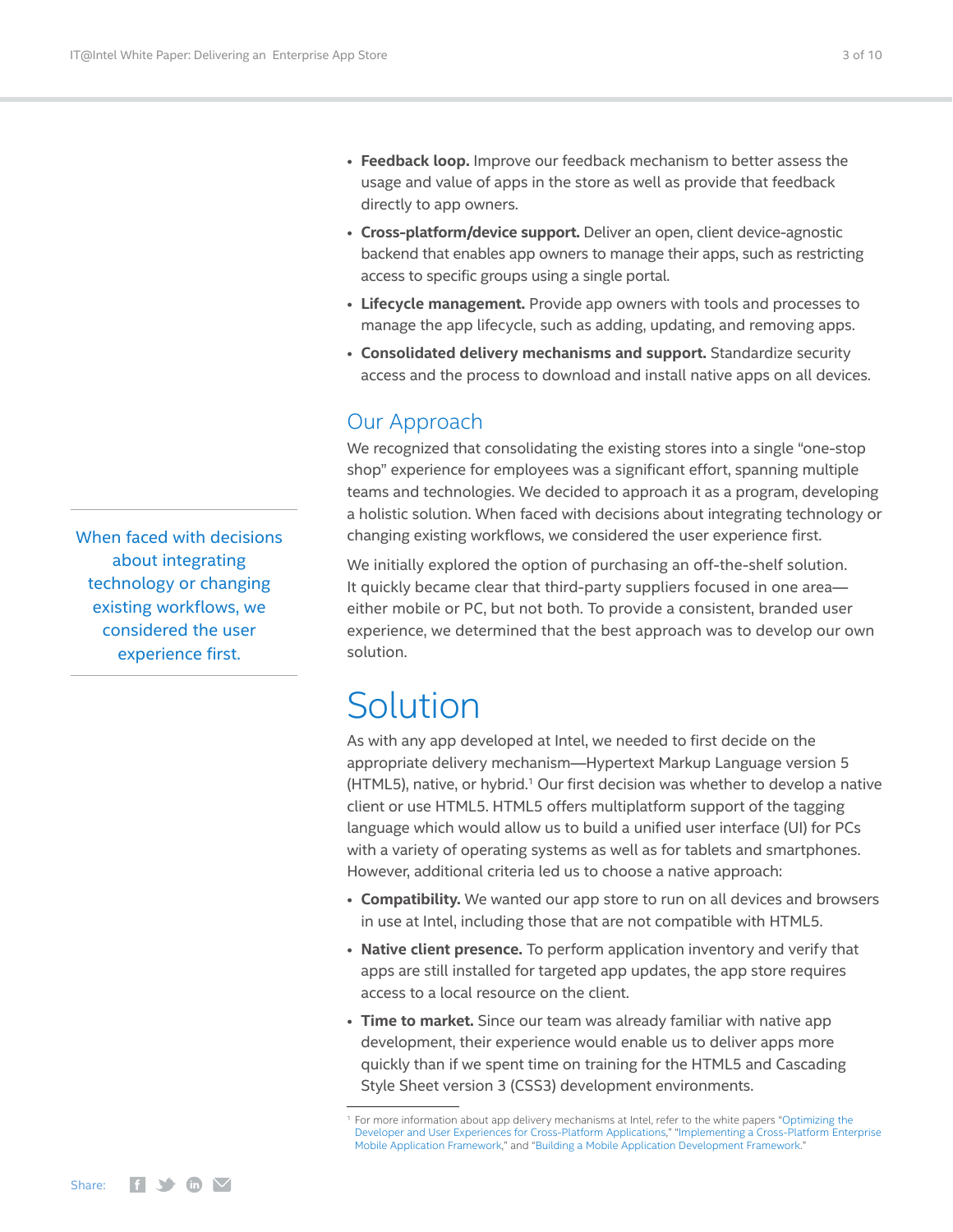<span id="page-3-0"></span>Our initial focus was the PC app store. However, we wanted to build a solution that included a UI that could adapt to differing screen sizes so that the UI was consistently user friendly, regardless of the device. For these reasons we decided on a native client graphical UI for PCs. The program included consolidating the existing app stores into a single database, catalog, and web service.

We used an Agile development approach with frequent software deliveries and an everincreasing feature set—and we met our goal of delivering a solution within six months.

# Solution Architecture

Though our initial focus was on PCs, in order to accommodate later versions of the enterprise app store, which we branded as the Intel® Software Market, we split the client architecture into separate components: service and data.

The architecture components include the following (illustrated in Figure 1):

- **Web services.** RESTful web service middle layer exposes the two end points: traditional simple object access protocol (SOAP) for PC and JavaScript Object Notation (JSON) for mobile.
- **Definitive Software Library (DSL).** A security group restricts access to the DSL to exclude nonmembers of that group, which is defined by the app owner. With new inventory capabilities we also handle license management.
- **Application catalog.** A database of all relevant information and metadata for the apps, such as descriptions, icons, and screenshots. Additionally, the catalog manages all user profiles, including what the user downloaded, when, and to what machine or device.



Figure 1. The client architecture is separated into service components and data components to accommodate later versions of the Intel® Software Market.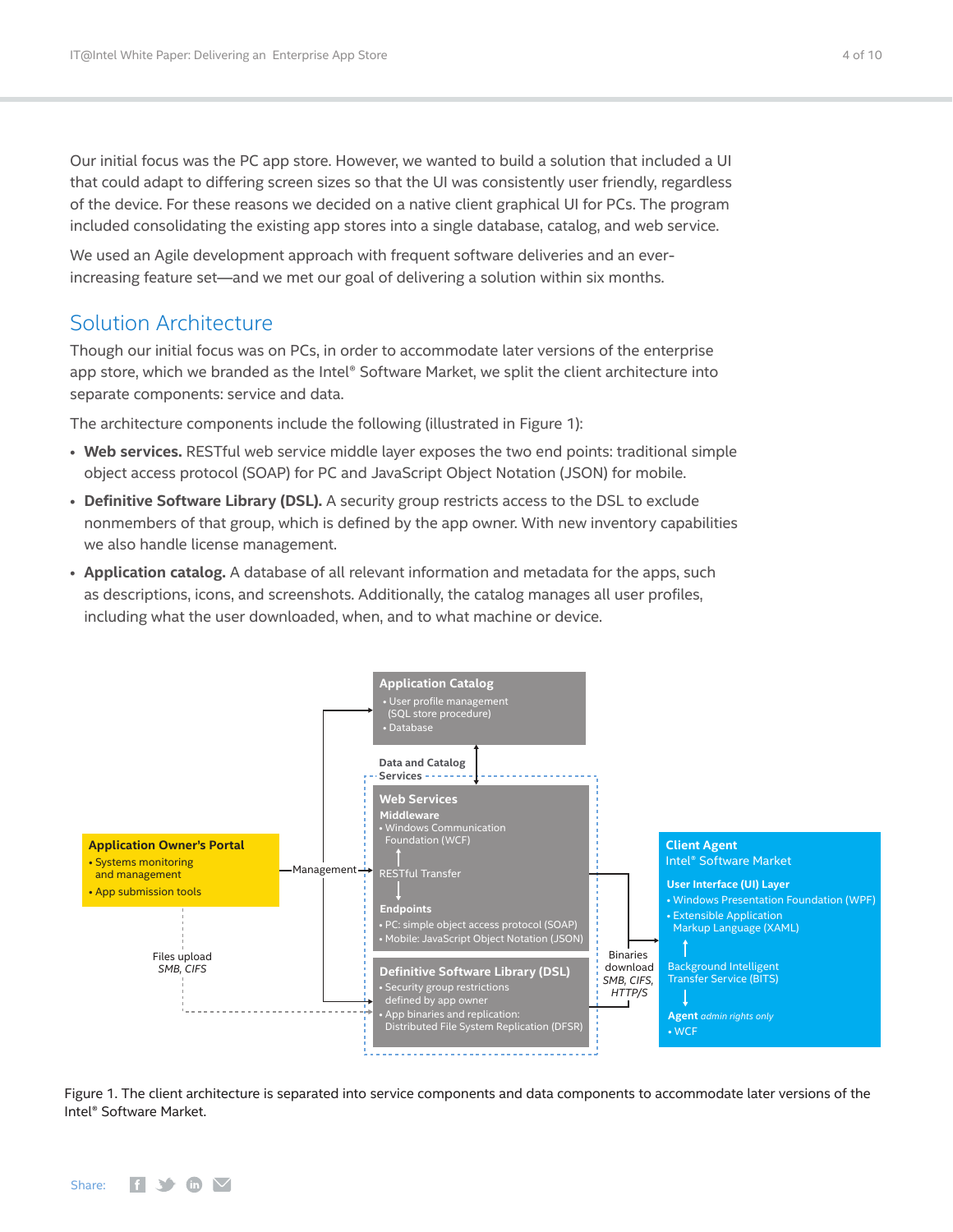- <span id="page-4-0"></span>• **Application owner's portal.** App owners submit apps to the market using an automated process called the application lifecycle. This process includes well-defined steps that indicate what path the app will take from upload to appearance in the store. Apps appear immediately to the app owner and quality assurance team for testing before becoming available to end users.
- **Intel Software Market client agent.** The client agent manages software download, installation with specific configuration, and reports back app inventory on the machine. To achieve this, it is designed as a separate agent for handling all operating system interaction with privileges to execute commands.

With this solution architecture, the only component that needs to be changed across devices for updates is the UI layer (illustrated in Figure 2). The data models and intermediate classes that call the client agent and web services for data can be reused across different clients and operating systems. This enabled us to save coding hours by using the same libraries. It also enabled us to simply replace a single Dynamic Link Library file rather than reinstall the client agent when new versions are released.

# Solving Technical Challenges

Developing the technical architecture resolved many issues by creating a seamless user experience that was easy to update across platforms and devices. However, managing the content was still a challenge. Not only did we have legacy apps in several places that needed to be migrated to the new Intel Software Market, but we also needed to select the apps that were most useful for employees, improve the search functionality while restricting inappropriate access, and manage the quality of apps yet to be developed.

### **Migrating Existing Apps**

Identifying existing apps and their locations proved to be one of our biggest challenges, as was deciding which ones to migrate. Thousands of apps are submitted to our existing app stores every year. Because a consistent user experience was a core goal of the project, we didn't want to migrate apps that were no longer in use or didn't meet the minimum requirements for quality and metadata. At the same time, we knew that the new PC app store needed enough relevant apps to make it useful for employees. We determined that all apps needed to be analyzed to validate whether they were needed and used.

In spring 2013, we created a packaging team to evaluate and migrate the most frequently used and highest-rated apps to the Intel Software Market first. We migrated about 200 apps and left the others behind to natural obsolescence or to be migrated by the app owners based on demand.

### Intel® Software Market Client Agent



Figure 2. In the Intel® Software Market client agent, the only component that needs to be changed across devices for updates is the user interface (UI) layer.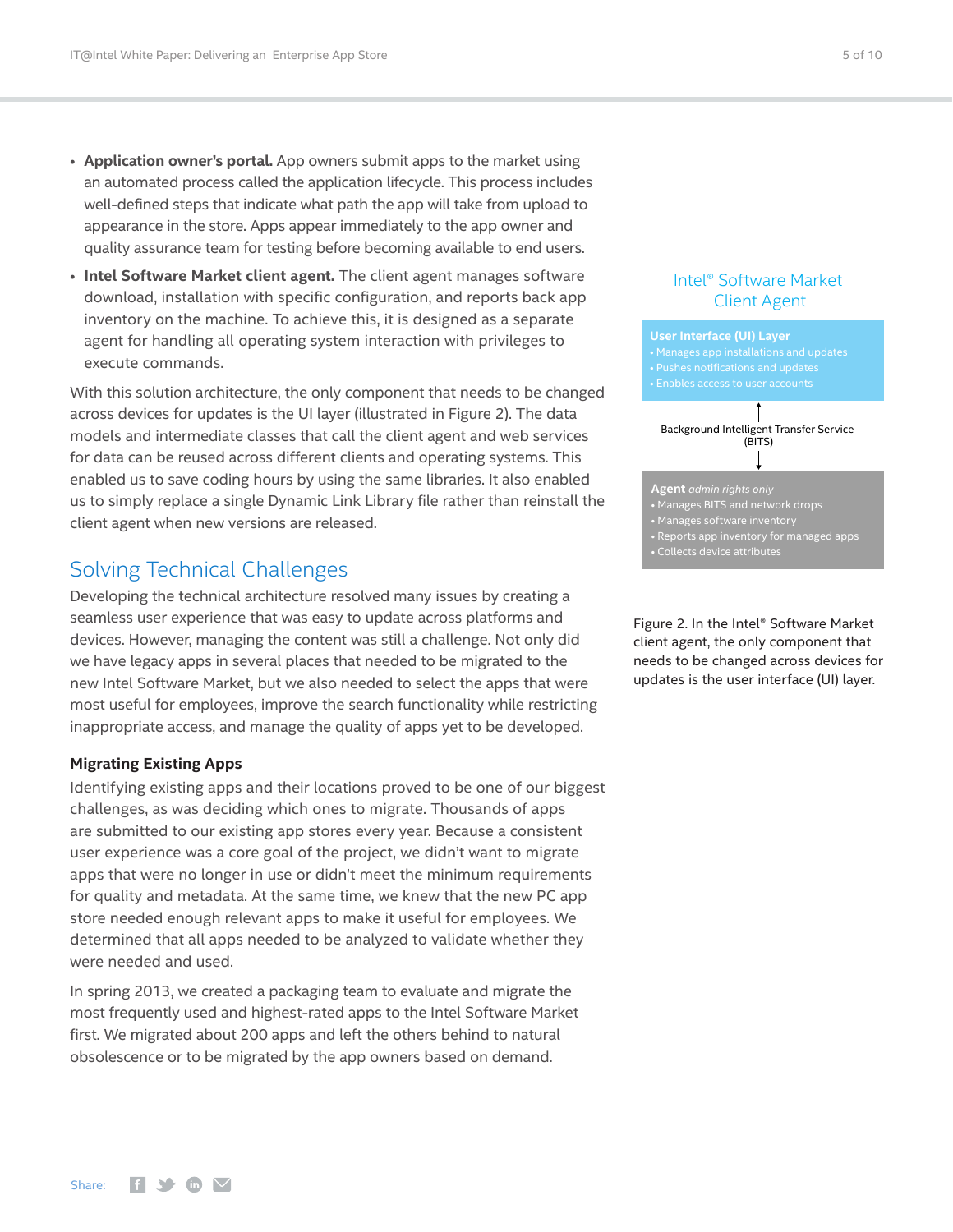#### **Enhancing Search**

Another challenge was providing an easy, accurate, and fast way to search for apps, whether the app is for desktop or mobile, or whether it is purchased or free. The search function needed to perform a deep search within the app metadata to consider multiple factors. We also wanted the search function to suggest other potentially relevant apps to the user. Full-text search appeared to be the answer, so we created a full-text index. Once the full-text table was populated, queries returned results and ranked them based on the following:

- A partial- or full-string match
- The given search text as a prefix of the word
- Metadata, such as application name, description, vendor name, and keywords

We gathered more information about the search capability from our users' feedback. Complex search results can be difficult for the user to understand if they are not aware of the search algorithm. This leads to confusion about why certain apps appear in the search results. In the future we may provide options for basic search, such as app name only, as well as advanced (deep) search.

#### **Implementing an Application Lifecycle**

We developed a new application lifecycle that included quality standards. The lifecycle outlines a well-defined list of steps that indicate what path the app goes through from the time the owner uploads it to the Intel Software Market to when it appears to employees. Apps in the new store needed to include all the appropriate metadata as well as meet the quality standards. To manage apps consistently, we created an application owner's portal, and we identified mandatory and optional steps in the process.

- **• Application owner's portal.** This is a single location where app owners can manage all aspects of their apps, from submitting and updating apps to tracking customer use and feedback.
- **• Lifecycle process.** Apps submitted to the app store are viewable immediately by the owner and the quality assurance team, but they are not available for download until we verify that they meet our quality standards. Some steps in the lifecycle process are required for all apps, such as applying a core set of metadata including name, description, and version. But not all steps are required for all apps. The process allows us to consistently apply the basic requirements without burdening the app owners with unnecessary steps. The following are examples of ensuring metadata quality:
	- Application names must be clear and correct, and cannot be composed of acronyms.
	- Icons and screenshots must meet the minimum requirements for resolution and content.
	- Descriptions need to clearly depict what the app is, who can use it, and how.

The application lifecycle ultimately makes app owners accountable for the quality and overall user experience of their apps.

The application lifecycle process allows us to consistently apply the basic requirements without burdening the app owners with unnecessary steps.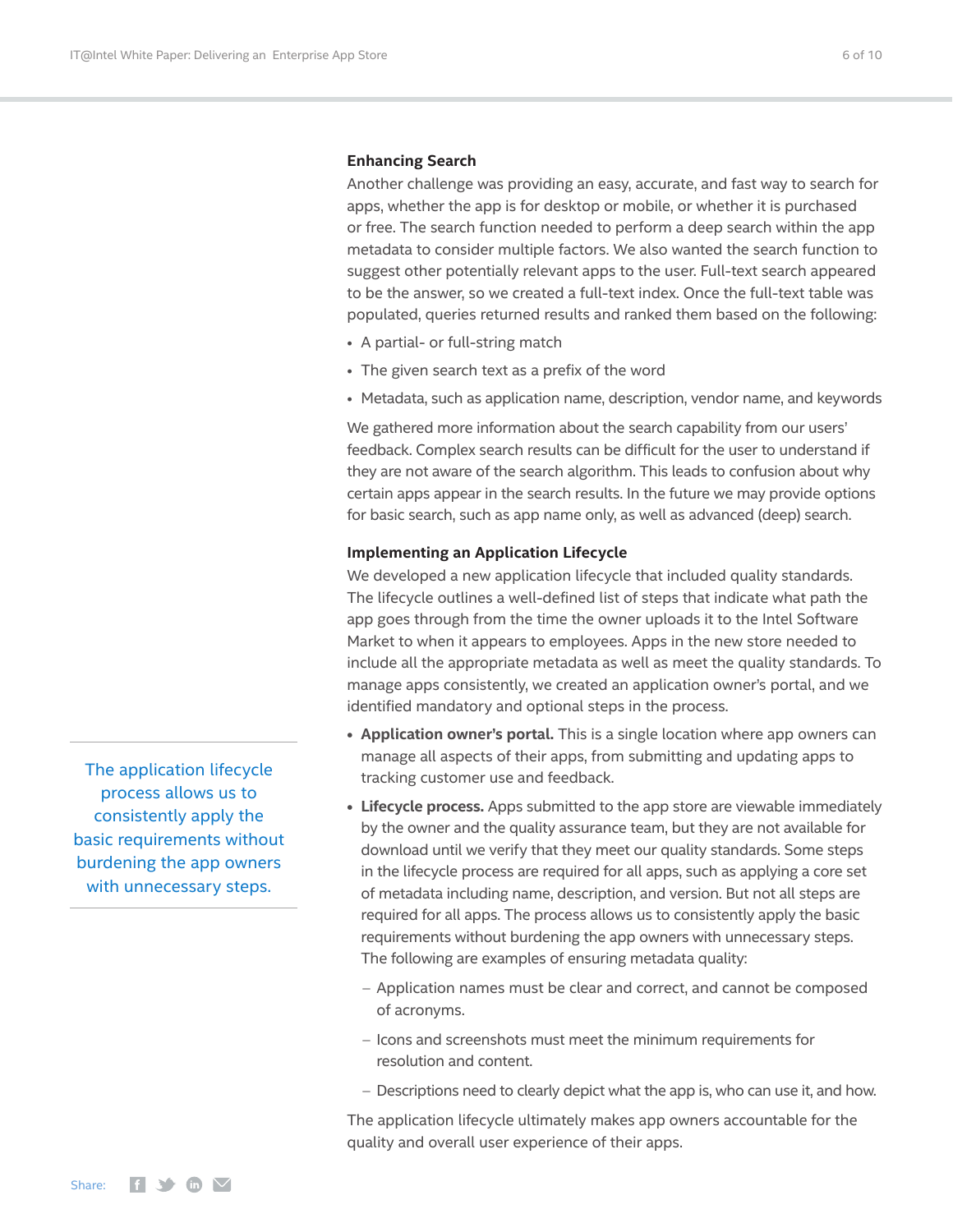#### <span id="page-6-0"></span>**Securing Content by Access Levels**

The new design uses a hierarchy directory service to access the DSL. All users can see the app in the Intel Software Market; however, only authorized users can download and install the app. This new design, along with new capabilities for managing inventory, solves license management issues in addition to access security.

### Solving Organizational Challenges

Prior to adopting the application lifecycle process, app quality was largely self-policed. Providing a consistent user experience required new IT-governed standards and workflows, which was a new requirement for many app owners. With the new PC app store, each app is governed by the Intel Software Market admin to meet the basic user experience requirements.

In addition, we supply an optional IT certification workflow in which apps are prepared and verified by the packaging and quality assurance teams.

We engaged several business groups to test and validate our PC app store base functionality. Communication was a key part of the migration. We communicated early and often across multiple channels, informing employees of changes to the app store in the following ways:

- Support and discussion forums on the Intel intranet
- Referrals on the homes pages of existing app stores
- Application owner's portal for information about lifecycle and migration

We received positive feedback from employees regarding the rapid response to their email suggestions and from those who were pleased with the new UI. We also received requests for additional apps that may not have been migrated at the time and requests for version numbers. As we expected, many people wanted to know when we would extend the PC app store to mobile devices.

### App Quality Standards

We implemented significant quality standards for apps in the new Intel® Software Market. Previously, each app owner was responsible for the quality of their app. Since some app owners were more comprehensive about descriptions and metadata than others, it created an inconsistent user experience. With the Intel Software Market, all apps are verified to meet basic metadata requirements, such as a clear name and appropriate description.

Now app owners create installation packages based on minimum user experience standards. For example, users should not be required to select options unless absolutely necessary, and redundantly clicking "Next" was eliminated. Every app goes through a quality assurance check by the Intel Software Market admin.

Some app owners initially considered the changes as intrusive, but the feedback from users helped app owners understand the value in a standardized user experience. New app owners who do not follow the quality standards are referred to the documentation for instructions on improving the package, while veteran app owners appreciate that the additional effort helps to ensure error-free apps.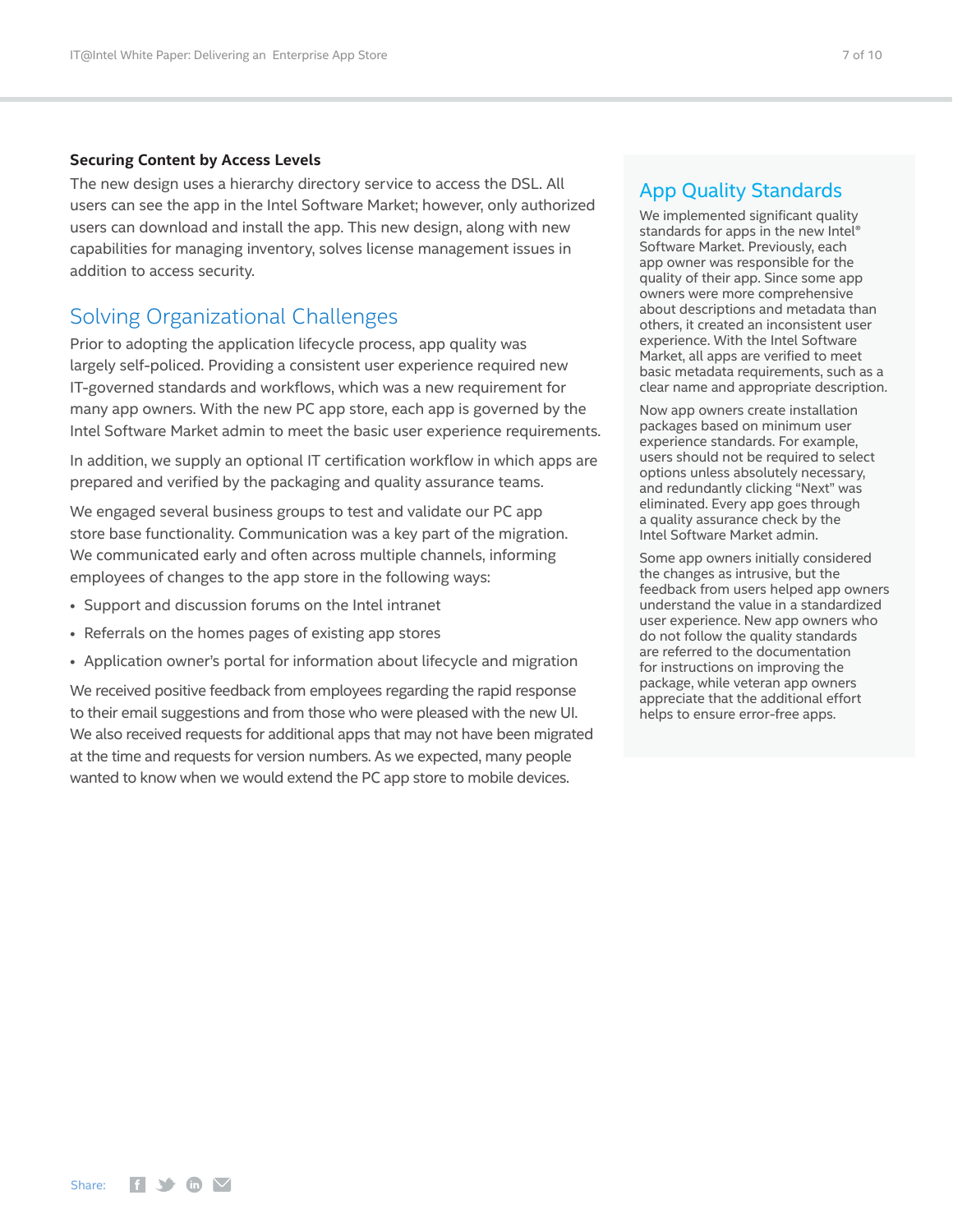# <span id="page-7-0"></span>Results

With the multichannel communication approach we took during migration, we received positive feedback from employees. And while app owners were initially wary about potentially receiving negative feedback from users, they soon discovered that since the communication process was improved, this helped the team to continually improve the apps as well as the store.

The Contact Us feature is now monitored by an admin, ensuring that questions and suggestions are immediately routed to the appropriate person for resolution. Employees have provided positive feedback related to the rapid response to their initial inquiries. This feature has allowed us to shorten the support process between app users and owners, and it also allows the owners to better understand how their apps are being used. App owners have become accountable for the app quality and overall experience through direct feedback from users.

In addition to the direct feedback, employees can rate apps based on a standardized five-star system. Similar rating systems existed in the previous app stores, but due to the number of stores, the ratings were inconsistent.

During the pilot phase and moving into the present, employees have rapidly adopted the new PC app store, and word of mouth has helped increase the number of downloads. Employees have sent feedback expressing enthusiasm for the new design (see Figure 3), such as "Congratulations on launching such a nice tool which will be very helpful for everyone" and "I like your new Intel Software Market place very much. Nice interface." We also received questions about where employees can find specific apps, helping us further identify the most valuable apps to migrate.

With improved analytics (Figure 4), we can track the number of apps available in the Intel Software Market as well as user statistics and top downloads.



Average Downloads per User: ~3



Figure 4. As of early 2014, the Intel® Software Market has been accessed by more than 90,000 devices, downloading the newly migrated apps.

| O                                               | <b>Top Downloads</b>        |                         | Q<br>Enter your search here    |  |
|-------------------------------------------------|-----------------------------|-------------------------|--------------------------------|--|
| Highly Rated<br>Recently Added<br>Top Downloads | Notepad<br>B                | Compare Files<br>Б      | E)<br><b>HDD Space Manager</b> |  |
| Highly Rated                                    | ***** 02                    | ***** 08                | ★★★★ 02                        |  |
| Recently Added<br><b>Top Downloads</b>          | Install                     | Install                 | Uninstall                      |  |
| <b>App Categories</b><br>۰<br><b>Thilbles</b>   | A<br><b>Session Restore</b> | <b>Internet Browser</b> | Sync Settings                  |  |
| Life and Career<br>Workspace                    | *** 000                     | **** 0.10               | *** 0.039                      |  |
| Security<br>Development                         | Install                     | Install                 | Install                        |  |

Figure 3. The Intel® Software Market homepage for PCs provides links to application categories as well as links to featured apps: highly rated, recently added, and top downloads.

#### Share: $H \rightarrow \infty$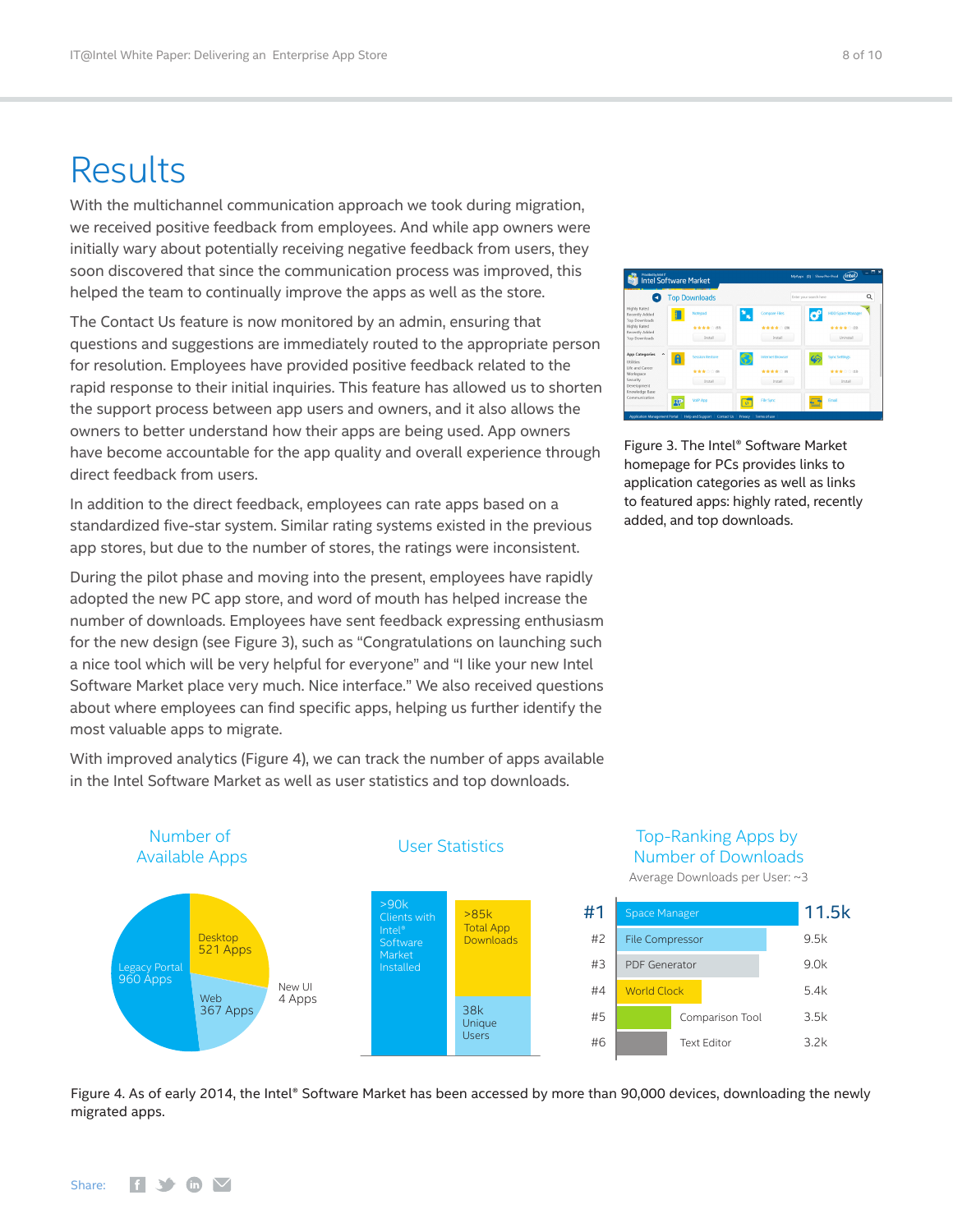# Expanding to Mobile

With the PC app store receiving strong positive feedback from employees, we started migrating Intel's mobile app store to the new architecture and UI. We decided against merging the stores into one because of the different underlying technology required for managing PC and mobile apps. Instead, we developed a consistent UI across the two platforms to give users a seamless experience regardless of platform. In late 2013 we completed the following functionality for the mobile app store:

- Search
- Browse
- Download and install
- App categories
- App metadata
- Integration with the PC app store catalog

We reused parts of the PC app store's backend infrastructure, and we used the same catalog.

In the next phase we will address feedback and ratings in the mobile app store, autonotifications of updates, and the "My Apps" feature. We anticipate complete migration of mobile apps by the end of 2014.

Future developments in the app stores include considering additional opportunities to consolidate the PC and mobile stores. We will then reevaluate the buy-versus-build question and determine whether it is better to purchase a mobile app store that integrates to our PC store backend or build one with our existing mobile device management store. Some suppliers are improving their true cross-platform solutions, which we will monitor as we design a consolidated store. If we continue to consider the build model, we will explore opportunities to build future solutions on a supplier's platform and provide application programming interfaces for publishing.

<span id="page-8-0"></span>"We chose to dive in headfirst and become Agile overnight. Now, this wasn't easy. But it did enable us to deliver a useable product in a reasonable amount of time."

> **–Sagi Bar-Or** *Business and System Integration, Intel IT*